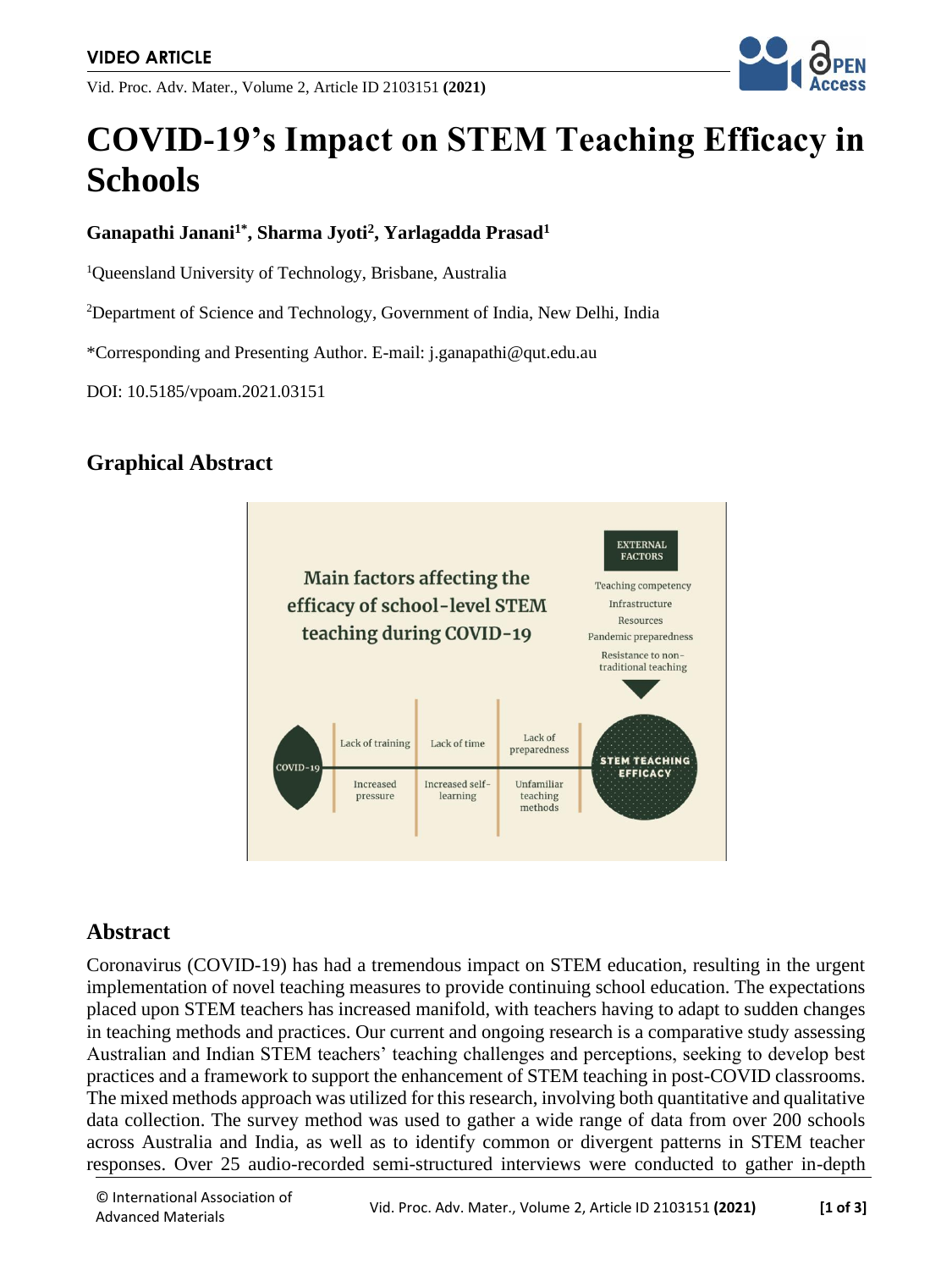www.proceedings.iaamonline.org example of the state of the state of the state of the state of the state of the state of the state of the state of the state of the state of the state of the state of the state of the state o



insights into the challenges, experiences and opinions of teachers. The preliminary results of this ongoing research indicate, there is increased pressure on STEM teachers to learn quickly and adapt to novel technologies and teaching solutions, with hardly any preparation. Secondly, teachers are expected to drastically alter their teaching pedagogies and practices to meet the new challenges and ensure effective and continued quality teaching. Thirdly, the delivery of complex STEM concepts through the virtual classrooms, student assessments and ensuring student engagement are major problems teachers need help with. Lastly, the lack of time and elaborate teacher training to adapt to blended-learning and remote teaching are affecting the overall efficacy of STEM education delivery. Based on the analysis of the preliminary findings, a number of initial conclusions can be drawn. While COVID-19 has disrupted STEM education globally, developed countries such as Australia have showcased a better ability to cope with the situation, due to the resources, infrastructure and teachers' technology awareness. Countries such as India on the other hand, with a significant number of rural schools, face a greater challenge, thus affecting the efficacy of STEM teaching delivery. In such circumstances, young STEM teachers from urban schools and with a good understanding of technology usage are largely found to be at ease with a shift to remote or blended-learning approaches. In the case of both the countries however, the older and more 'traditional' teacher population seems to be the most impacted, requiring urgent training and upskilling to meet the needs of current virtual classrooms and uphold the quality of STEM education. It is equally essential to review and update the STEM pedagogy and teaching practices for a post-pandemic classroom, by providing an early plan, resources and training for teachers, especially the ones working in rural schools and with limited or no knowledge of technology usage. As this comparative research progresses further, we hope to develop further understanding, as well as best practices and a framework in order contribute towards the improvement of STEM teaching in schools across the two countries.

**Keywords:** covid19; stem education; teaching practices; virtual classrooms; pedagogy.

## **Acknowledgements**

We acknowledge the support of the Queensland University of Technology, in providing us with the necessary resources to undertake this research.

## **References**

- 1. Elfrianto Elfrianto, Irfan Dahnial, & Bahdin Nur Tanjung, The competency analysis of principal against teachers in conducting distance learning in COVID-19 pandemic, 2020, Tarbiyah (Medan, Indonesia), 27(1).<https://doi.org/10.30829/tar.v27i1.704>
- 2. Timms, M. J., Moyle, K., Weldon, P. R., & Mitchell, P. Challenges in STEM Learning in Australian Schools: Literature and Policy Review, 2018, Australian Council for Educational Research. Retrieved from

[https://research.acer.edu.au/cgi/viewcontent.cgi?article=1028&context=policy\\_analysis\\_misc](https://research.acer.edu.au/cgi/viewcontent.cgi?article=1028&context=policy_analysis_misc%20)

3. Moszkowicz D, Duboc H, Dubertret C, Roux D, Bretagnol F. Daily medical education for confined students during coronavirus disease 2019 pandemic: A simple videoconference solution. Clin Anat., 2020; 33: 927–928.<https://doi.org/10.1002/ca.23601>